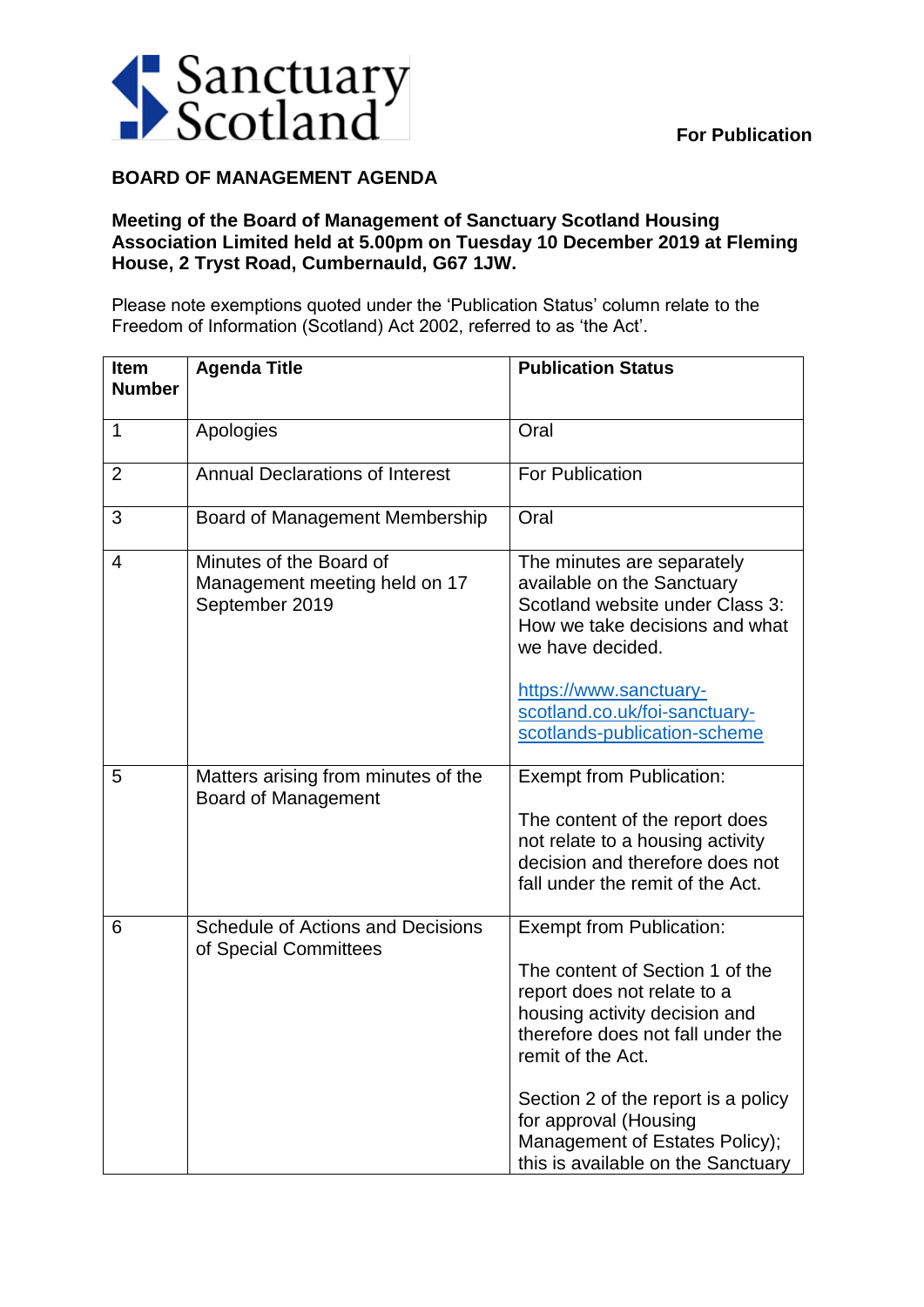

|                |                                              | Scotland website under Class 2:<br>How we deliver our functions and<br>services.<br>https://www.sanctuary-<br>scotland.co.uk/foi-sanctuary-<br>scotlands-publication-scheme                                                                                                    |
|----------------|----------------------------------------------|--------------------------------------------------------------------------------------------------------------------------------------------------------------------------------------------------------------------------------------------------------------------------------|
| $\overline{7}$ | <b>Actions Since Last Meeting</b>            | Exempt from publication under<br>Section 33(1)(b) (Commercial<br>interests and the economy) of the<br>Act.                                                                                                                                                                     |
| 8              | Director's Report                            | For Partial Publication:<br>The content of Sections 2, 3 and 4<br>of the report and the associated<br>appendices do not relate to a<br>housing activity decision and<br>therefore do not fall under the<br>remit of the Act.<br>Section 5 of the report is for<br>publication. |
| 9              | Persely Den, Persley, Aberdeen               | Exempt from publication under<br>Section 33(1)(b) (Commercial<br>interests and the economy) of the<br>Act.                                                                                                                                                                     |
| 10             | The Victoria Infirmary, Langside,<br>Glasgow | Exempt from publication under<br>Section 33(1)(b) (Commercial<br>interests and the economy) of the<br>Act.                                                                                                                                                                     |
| 11             | Skye Crescent, Glenburn, Paisley             | Exempt from publication under<br>Section 33(1)(b) (Commercial<br>interests and the economy) of the<br>Act.                                                                                                                                                                     |
| 12             | North Anderson Drive, Aberdeen               | Exempt from publication under<br>Section 33(1)(b) (Commercial<br>interests and the economy) of the<br>Act.                                                                                                                                                                     |
| 13             | <b>Scotland Risk Map</b>                     | For Publication                                                                                                                                                                                                                                                                |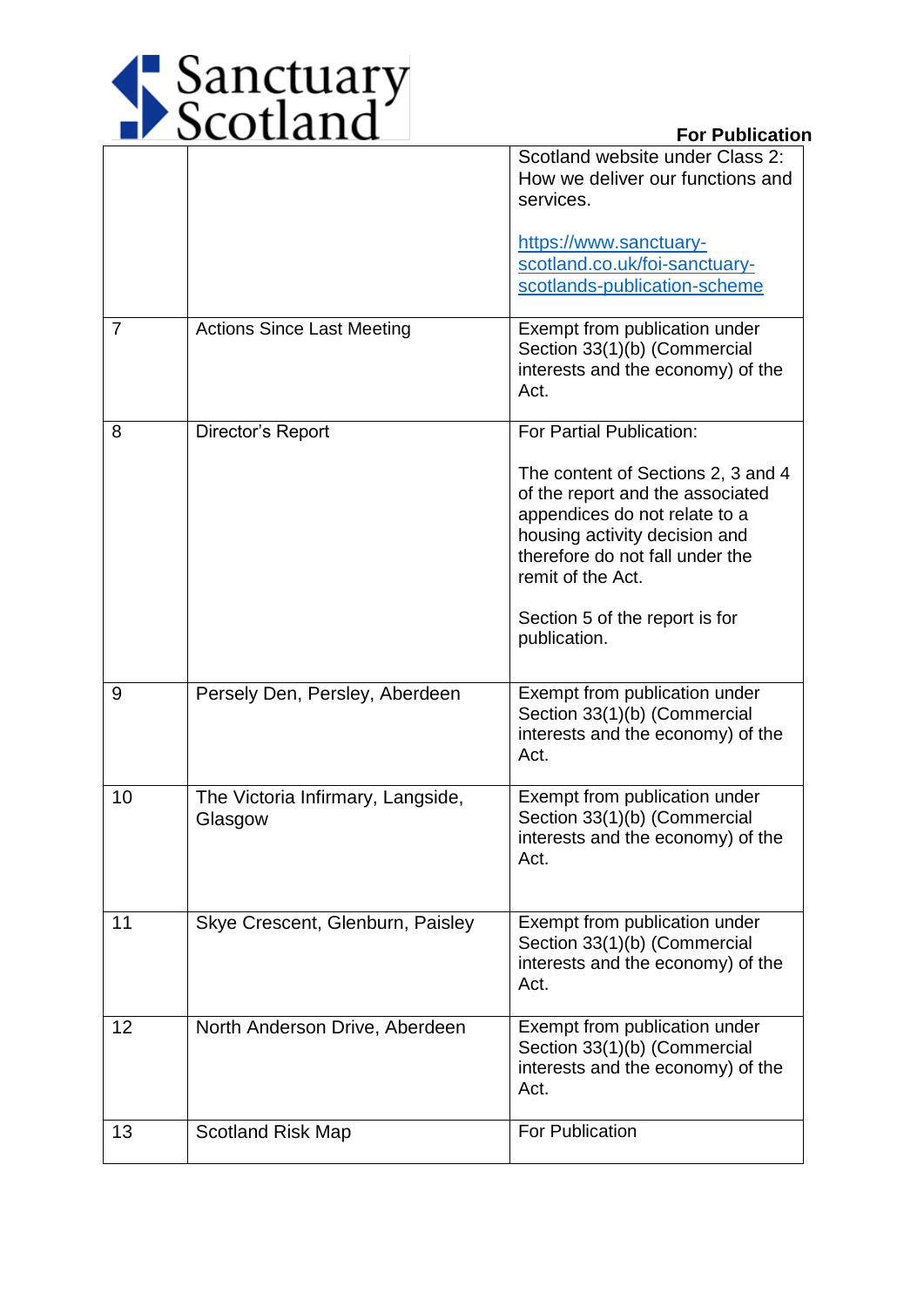

|                                                                                                                                                                      | ocotialiu                                                       | <b>For Publication</b>                                                                                                                                                                                                                         |  |  |
|----------------------------------------------------------------------------------------------------------------------------------------------------------------------|-----------------------------------------------------------------|------------------------------------------------------------------------------------------------------------------------------------------------------------------------------------------------------------------------------------------------|--|--|
| 14                                                                                                                                                                   | <b>Standing Orders and Financial</b><br><b>Regulations</b>      | <b>Exempt from Publication under</b><br>Section 25 (1) (Information<br>otherwise accessible) of the Act.                                                                                                                                       |  |  |
|                                                                                                                                                                      |                                                                 | <b>Standing Orders and Financial</b><br>Regulations are available on the<br><b>Sanctuary Scotland website</b><br>under Class 1: How we deliver<br>our functions and services and<br>Class 4: What we spend and<br>how we get it, respectively. |  |  |
|                                                                                                                                                                      |                                                                 | https://www.sanctuary-<br>scotland.co.uk/foi-sanctuary-<br>scotlands-publication-scheme                                                                                                                                                        |  |  |
| 15                                                                                                                                                                   | <b>Consultation on Proposed Rent</b><br>Increases for 2020/2021 | <b>For Publication</b>                                                                                                                                                                                                                         |  |  |
| 16                                                                                                                                                                   | <b>OSCR Annual Return 2019</b>                                  | <b>For Publication</b>                                                                                                                                                                                                                         |  |  |
| 17                                                                                                                                                                   | <b>Revolving Credit Facility - Renewal</b>                      | Exempt from publication under<br>Section 33(1)(b) (Commercial<br>interests and the economy) of the<br>Act.                                                                                                                                     |  |  |
| The following agenda items are exempt from publication as they do not relate to<br>a housing activity decision and therefore do not fall under the remit of the Act. |                                                                 |                                                                                                                                                                                                                                                |  |  |
| 18                                                                                                                                                                   | <b>Financial Performance</b>                                    |                                                                                                                                                                                                                                                |  |  |
| 19                                                                                                                                                                   | <b>Operational Performance</b>                                  |                                                                                                                                                                                                                                                |  |  |
| 20                                                                                                                                                                   | <b>Development Update</b>                                       |                                                                                                                                                                                                                                                |  |  |
| 21                                                                                                                                                                   | <b>Reinvestment and Cyclical</b><br>Maintenance                 |                                                                                                                                                                                                                                                |  |  |

|    | Maintenance                                                                                                  |  |
|----|--------------------------------------------------------------------------------------------------------------|--|
| 22 | Health, Safety and Compliance                                                                                |  |
| 23 | <b>Community Investment Update</b>                                                                           |  |
| 24 | <b>Your Say Survey</b>                                                                                       |  |
| 25 | <b>Board Minutes (of Sanctuary Homes)</b><br>(Scotland) Limited and Sanctuary<br><b>Housing Association)</b> |  |